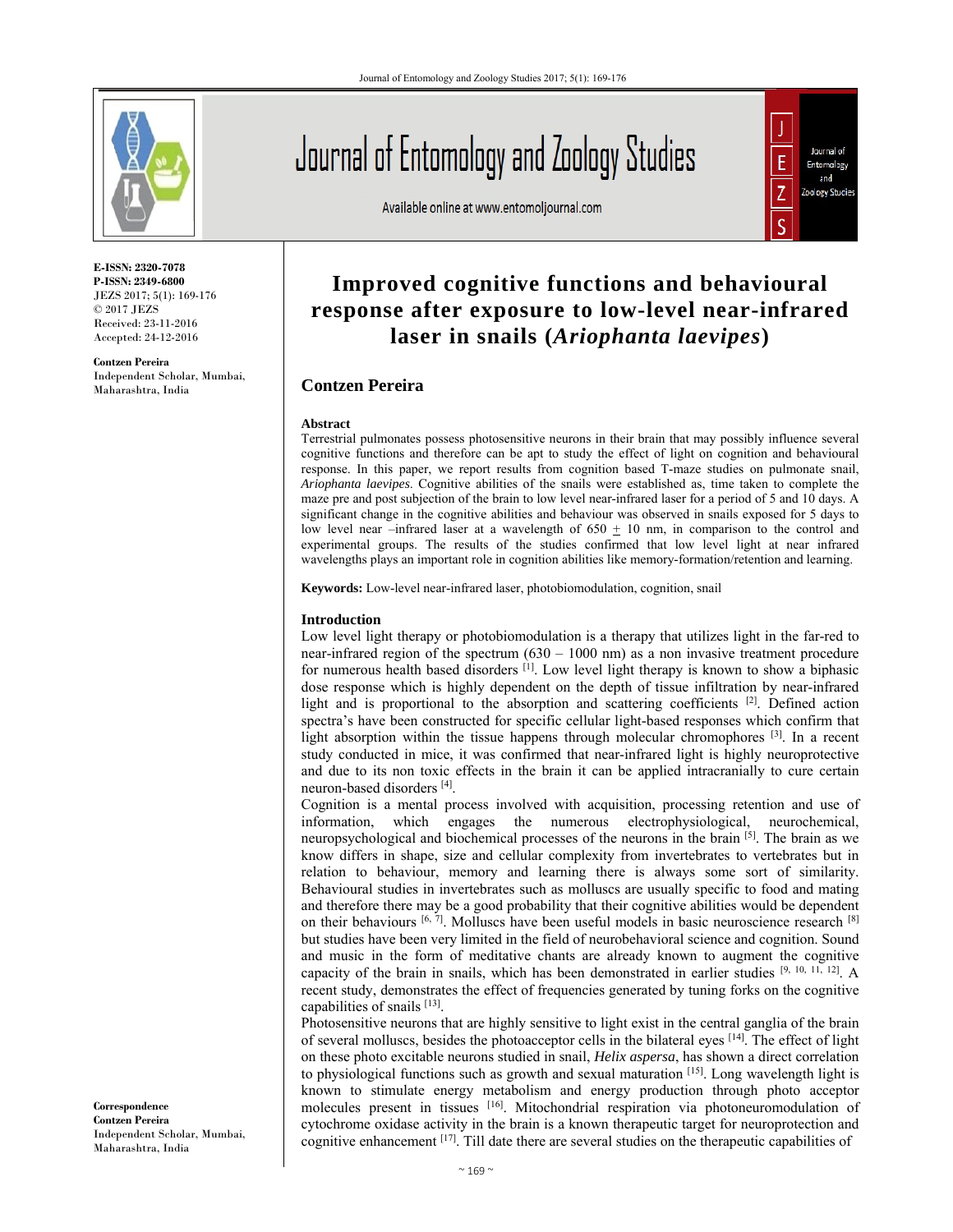low- level near-infrared light but there are very few studies that demonstrate its capabilities in cognition and behaviour [18, 19, 20]. There also seems to be very little information on cognition and behaviour in molluscs and its comparison to vertebrate cognition. The intention of this study was to validate whether low level near-infrared light enhances cognitive abilities and behavioural responses in the brain, which may be non-specific in terms of species with neuronal tissue but may differ in mechanisms from invertebrates to vertebrates.

T-Maze based studies, has helped understand the reasons for cognitive abilities and cognitive dysfunctioning in animals [21] and therefore was chosen as a model in this study, to assess cognitive abilities of the snails. T-maze is a variant form of Ymaze that is widely used to evaluate cognitive and motor capabilities in animals and has helped understand numerous cognitive based behaviours that subsist in animals [22]. The present T-maze study was designed to justify whether there exists a difference in cognitive abilities and behaviours within a known population of snails. The study was also used to assess the exposure of low level near-infrared laser on brain and whether it can enhance cognitive abilities and behaviours in snails. The results of this study would help determine the importance of light in the life of these snails and could also be extrapolated as suggested therapy in veterinary science.

# **Materials and Methods Collection and Maintenance Pre Study 1**

*Ariophanta laevipes* snails were collected from Sanjay Gandhi National Park, Mumbai, India (19.2500° N, 72.9167° E) in the month of July 2016. All studies were carried from 16th July to 25th August 2016 and were carried out in a household setup. The snails were not segregated as per sex but were acclimatized for a period of 2 weeks as a group before Study 1. During acclimatization, snails were placed in well ventilated and hydrated PVC plastic boxes that were maintained on a 12: 12 light: dark schedule (7.00 am: 7.00 pm) at room temperature (30 - 33°C). The snails were fed daily on lettuce leaves *ad libitum* which were procured from the local market and was thoroughly washed and cleaned before providing as feed. The PVC plastic housing was washed and cleaned on a daily basis during which the snails were moved into a similar housing apparatus.

#### **Post Study 1**

Based on the results from Study 1, 12 snails were randomly divided into control and experimental groups of 6 snails each. For both groups, the snails were placed in well ventilated and hydrated compartments pre-designed in PVC plastic boxes with each compartment measuring 6 cm x 2.5 cm x 6 cm. The housing was designed in such a way that the barrier between the two compartments was opaque and prevented the snails from interacting with each other. This housing format was uniform for both control and experimental groups. Snails of both the groups were fed daily on lettuce leaves *ad libitum*  and the PVC based compartments for each of the snails were washed and cleaned on a daily basis. Snails were acclimatized in this setup for a period of 3 weeks prior to Study 2 and were maintained on a 12:12 light: dark schedule (7.00 am: 7.00 pm) at room temperature  $(30 - 33 \degree C)$ .

# **Study 1, 2, 3 and 4**

The T-maze runs were carried out during the day, from 6.00  $am - 2.00$  pm and during the study the T-maze was kept well hydrated and well ventilated. The studies were carried out in a

household setup at room temperature (30 - 33°C) and the maze was thoroughly washed after each snail run in order to reduce the interference of mucus trail-following behaviour in the snails. Mucus trail-following is a known behaviour observed in snails that is used for activities such as homing, grouping and reproduction in snails [23, 24]. Post the runs in Study 2, 3 and 4, the snails were placed in their individual compartments and were fed fresh lettuce *ad libitum*. After completion of all the T-maze based studies, the snails were released at the collection area in the Sanjay Gandhi National Park, Mumbai, India (19.2500° N, 72.9167° E).

# **Equipment**

# **T-Maze**

A self-designed, enclosed, well ventilated and hydrated PVC plastic T-maze, with start and goal arms measuring 6 cm x 3 cm x 3 cm was used to conduct the experiments. The dimensions of all the arms in the T-maze were kept similar for both control and experimental groups (Figure 1). The T-maze was designed based on some of the T-mazes designed to study rat behaviour [25].

#### **Laser Source**

The source for the low-level near-infrared laser light was a classic pen-sized laser pointer with a maximum output power of  $\leq$  5 mW and a wavelength of 630  $\pm$  10 nm. Lower wavelength lasers of approximately 630 nm have shown therapeutic effects and therefore this wavelength was chosen for the study [20]. The light source for this laser as described by the manufacturer was a 5630smd led, with a luminous flux of 270 - 300. The pen-sized laser pointer was manufactured by Guangzhou Nantian Sources Co., Ltd, China and was procured online from eBay, India. This pen-sized laser was classified under Class IIIa category of lasers and therefore sun glasses were worn as a mode of protection for the eyes during the exposure period for all the studies.

# **Data Analysis**

ANOVA Two factor without replication and Student T test were some of the statistical tests used to determine the significance and variation of the data obtained during the study. Significance was determined and confirmed using the F, F critical and P values with the significance level maintained at  $p \le 0.05$  and  $F > F$  critical.

#### **Procedure and Analysis: Study 1**

The study was conducted on 40 snails that were acclimatized in a group, for a period of 2 weeks. The snails were starved for a period of 12 hrs before the experiment. 10 snails were randomly selected and placed in 4 groups, and the run was conducted for each of the groups. During each run, the group of 10 snails were placed at the starting arm of the T-maze with fresh lettuce placed in the right-hand side goal arm, as a reward. For each run, the start time was recorded on placing the 10 snails in the starting arm at the starting point and the end time was recorded when the snails would reach their reward. During the run, behaviour for each of the snails were observed and documented. Similar pattern was followed for all the 4 groups and time taken for each snail to reach the food source was documented.

For the snails that completed the run in  $\leq 25$  minutes, the time was noted and they were placed as a group in a PVC plastic box filled with fresh lettuce. 12 snails from this set were randomly chosen and were divided into control and experimental groups with 6 snails each, for the next set of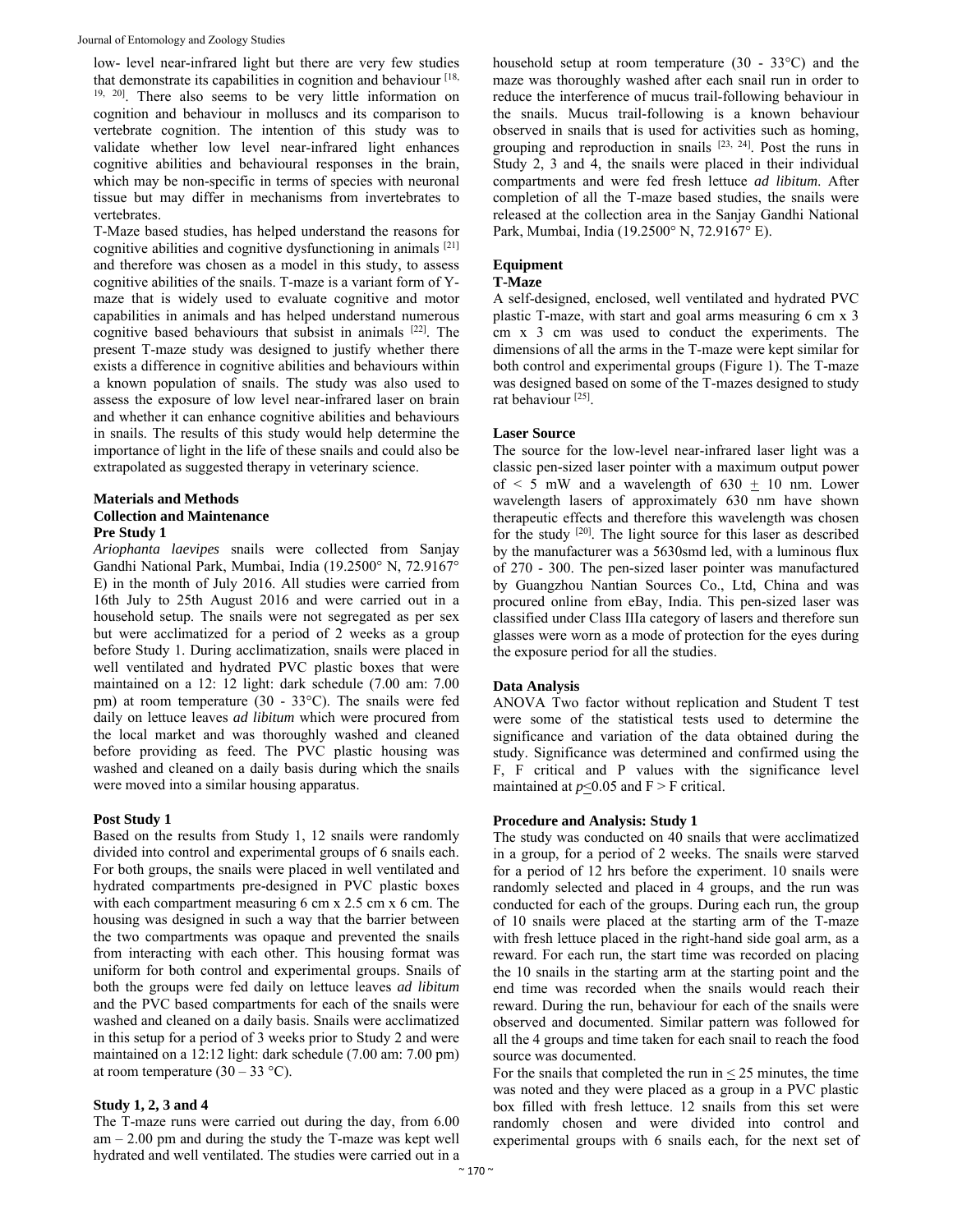Journal of Entomology and Zoology Studies

experiments. The two groups of snails were acclimatized for a period of 3 weeks prior to study 2. Snails that did not complete the test within 25 minutes, were stored as a group in well-ventilated PVC plastic box with lettuce *ad libitum* and were later released at the collection area.

# **Results: Study 1**

# **Run Time Analysis**

Of the 40 snails that participated in the run, 37 snails successfully completed the run with a maximum time of 45.6 mins and a minimum time of 6.1 mins ( $M = 17.05$ , SEM  $+$ 1.834) (Figure 2). A threshold time of 25 mins was applied to the run time for all snails, based on which nine snails were eliminated for the next set of experiments. Two snails did cross the threshold time limit, but since they were within the 30 minute time frame, they were considered for the next set of experiments. A total of 30 snails were chosen for the next set of experiments. Based on these results it is evident that the cognitive capacity or intelligence levels of the brain differs between snails within the same species and same population. Since this experiment was based on a single run, it was difficult to confirm the memory-retention/formation of the snails which could have been possible if multiple runs were conducted.

# **Behaviour Observed**

Three snails that did not complete the run, demonstrated behavioural patterns, which comprised of circular movements in the maze and isolation in specific corners of the maze. The snails that took  $> 30$  mins to reach the food source spent most of their time exploring the maze and were unsure about their won moves. The snail which completed the run in the shortest time travelled in one specific direction, without changing its path. Snails that completed the task within the 30 mins time frame spent most of their time exploring the maze before advancing towards the food source. Most of the snails used the lid of the maze to explore and travel towards the food source rather than utilizing the surface. Some snails were also seen interacting with each other during the run and moving in parallel towards the food source.

#### **Procedure and Analysis: Study 2**

12 snails that were randomly selected, acclimatized and grouped as control and experimental were used in this study. Two identical T-mazes were used for this study, such that runs for both control and experimental groups could be carried out simultaneously. Just like Study 1, the snails were starved for a period of 12 hrs prior to the study. Fresh lettuce was placed at the right-hand goal arm of the T-maze as a reward. Start time and end time for each snail were recorded similar to Study 1 and the maze was thoroughly washed after each snail run to prevent the mucus trail-following behaviour. A minimum of 10 runs was carried out for each snail in each group and were done in such a manner that each snail would have sufficient amount of rest time before the next run. Exhaustion in the snails was managed by keeping a gap of approximately 30 mins before the next run for each of the snails. The runs for both control and experimental groups were conducted simultaneously and the start and end time was recorded. Food was only provided once the snail completed its 10<sup>th</sup> run and the snails were placed in their individual compartments, which were filled with fresh lettuce. During the study, the behaviour observed for each of the snails was recorded. The run time data obtained from this study was labelled as Day 0.

# **Results: Study 2 Run Time Analysis**

No significant difference was observed between the run time for the snails in the control ( $M = 12.075$ , SEM + 0.283) and experimental group ( $M = 10.3$ , SEM + 0.329) (ANOVA; F value = 1.748, F critical = 3.325, P = 0.211) (Figure 3, 4 and 6). A difference in time taken to complete the run was observed between snails in each group, but was considered as a confirmatory result to the results observed in Study 1 which showed a remarkable difference between the intelligence and cognitive abilities for each of the snails. In the experimental group, Snail 3 showed a remarkable memoryretention/formation with a constant reduction in time over the 10 run period (Figure 5). Snail 1 and Snail 4 did demonstrate a similar behaviour but was not as significant as observed in Snail 3(Figure 5).

#### **Behaviour Observed**

Isolation of the snails in this run did not impact their run time and no behavioural changes were observed within and between the groups. Some snails used the lid to navigate towards the food well rather than using the surface. The time lost during the runs was due to the exploratory behaviour observed in some of the snails. The snails from both control and experimental groups showed a similar pattern of movement in each of the runs, with some of them moving first into the left arm and then moving towards the food source in the right arm or rapidly moving towards the food source in the right arm. A similar pattern of movement in every run conducted was observed in the snails that travelled directly from the start arm to the food source in the right arm.

# **Procedure and Analysis: Study 3**

The 6 snails from the experimental group were individually exposed to low-level near- infrared laser light for a period of 5 days. During exposure time, the laser light was held exactly 1 cm above the brain region of the snail with a continuous exposure time of 1 min 40 sec. The snails were exposed twice a day at 12 hr intervals i.e. 9.00 am and 9.00 pm respectively. After an exposure period of 5 days, the maze runs were conducted on Day 6 wherein the snails of both groups were starved for a period of 12 hrs prior to the run. The maze runs for both control and experimental groups were conducted as per Study 2. Start time and end time for each snail in each group and their behaviour observed was recorded. The run time data obtained from this study was labelled as Day 5.

## **Results: Study 3 Run Time Analysis**

A significant difference in the run time was observed between Day 5 of the experimental group ( $M = 7.2$ , SEM  $\pm$  0.130) and Day 0 (T = 3.421, P = 0.006) and Day 5 (T = 4.415, P = 0.001) of the control group ( $M = 13.105$ , SEM  $\pm$  0.638) and Day 0 (T = 3.423, P = 0.006) of the experimental group  $(ANOVA; F = 4.524, F \text{ critical} = 3.325, P = 0.020)$  (Figure 3, 4 and 6). No significant difference in run time was observed between Day 5 and Day 0 of the control group ( $T = 0.414$ ,  $P =$ 0.687) and Day 0 (T = 2.107, P = 0.061) of the experimental group (Figure 3, 4 and 6). A significant difference  $(p<0.05)$  in the Day 5 run time was observed in snail 1 (T = 2.449, P = 0.024), snail 3 (T = 3.125, P = 0.005) and snail 4 (T = 3.168,  $P = 0.005$ ) in comparison to Day 0 of the experimental group and Day 0 and Day 5 of the control group (Figure 5). No significant difference in run time was observed in snail  $2(T =$ 1.397, P = 0.179), snail 5 (T = 1.350, P = 0.193) and snail 6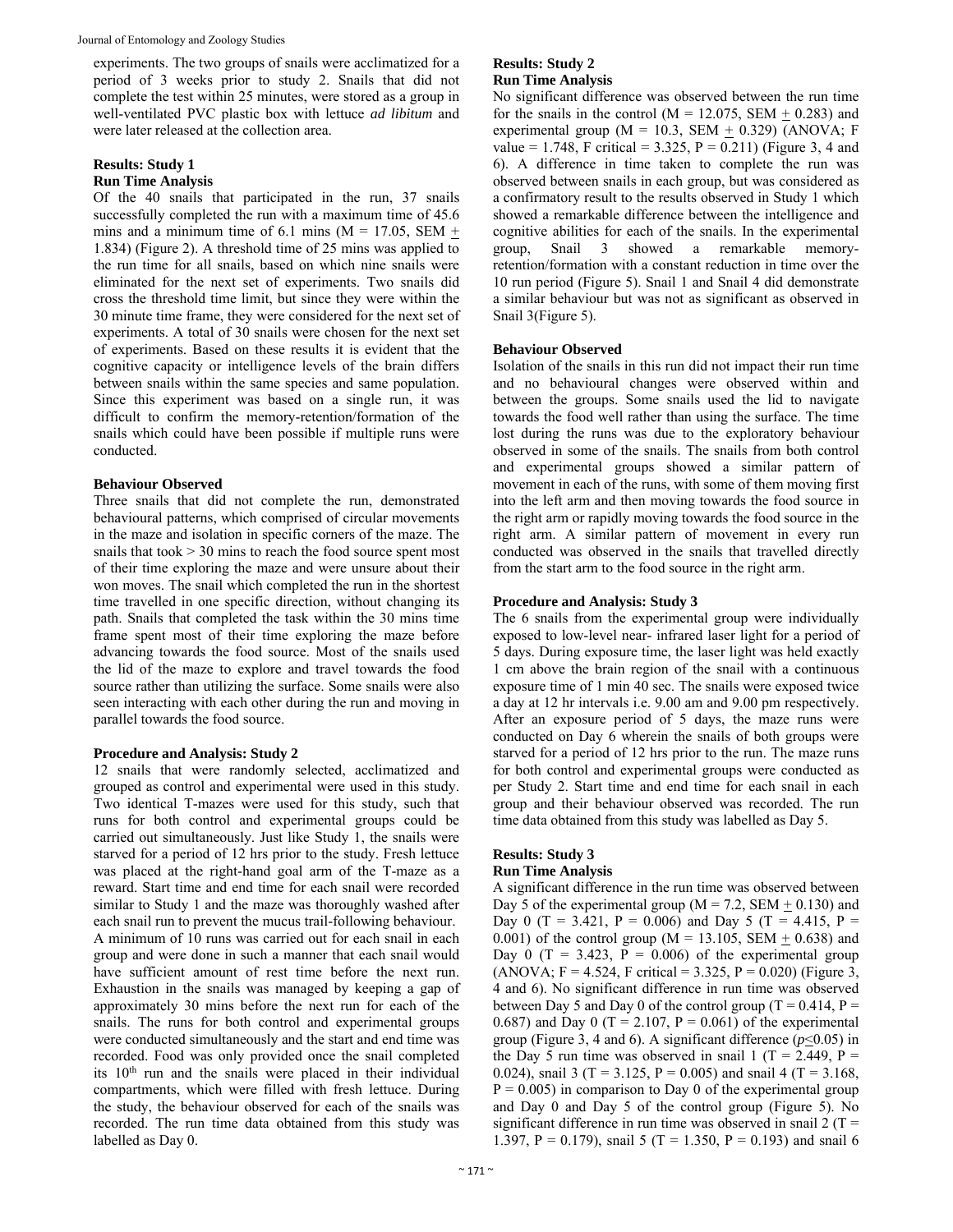$(T = 0.544, P = 0.592)$  between Day 5 and Day 0 of the experimental group. Snail 1, 3 and 4 showed a linear run time curve on Day 5 in comparison to Day 0 of the experimental group with the start time of Day 5, as the end time of Day 0 run (Figure 5). The linear pattern in the run time period was observed in snail 1, 3 and 4 over the 10 run period suggests an improvement in the learning pattern and memory retention post exposure.

# **Behaviour Observed**

During exposure, the snails were quite comfortable with the laser focused on their brain and did not move away from the laser source, but retracted the eye bearing tentacle whenever the laser would directly fall on it. At the end of the 5 day exposure period, no signs of dullness, restriction in movement or change in feeding behaviour were observed in the snails of the experimental group and control group. Snails of the experimental group were quicker and rapid in behavioural movements on Day 6 as compared to the snails of the control group. Snails 1, 3 and 4 seemed to have a strong memoryformation/retention of the runs from Day 0, which was evident from the start time of Day 5 that remained similar throughout the 10 runs carried out on Day 5 (Figure 5). Similar movement patterns as observed in Study 1 and 2 were observed in this study, with snails choosing their exclusive paths to reach the food source.

#### **Procedure and Analysis: Study 4**

Snails of the experimental group were individually exposed to low-level near- infrared laser light for 5 more days and all the procedures were kept similar to Study 3. Start time and end time for each snail in each group was recorded and the behaviour observed was documented. The run time data obtained from this study was labelled as Day 10.

#### **Results: Study 4 Run Time Analysis**

No significant difference was observed in the experimental

group ( $M = 7.095$ , SEM  $\pm$  0.193) after 10 day exposure when compared to the results of Day 5 (ANOVA  $F = 4.456$ , F critical = 5.050,  $P = 0.063$ ) but the results were significantly different when compared to Day 0 (T = 3.015, P =  $0.013$ ) and control group results on Day 10 ( $M = 14.58$ , SEM  $\pm$  0.359) (Figure 3, 4 and 6). Snail 1 (T = 2.458, P = 0.024), Snail 3 (T  $= 3.552$ , P = 0.002) and Snail 4 (T = 3.933, P = 0.0009) showed a significant reduction in run time when compared to Day 0 for each of the snails but was not significant when compared to Day 5 (Figure 3, 4 and 6. No significant difference in run time was observed in Snail 2 (T =  $0.695$ , P = 0.495), Snail 5 (T = 0.951, P = 0.353) and Snail 6 (T = 1.041,  $P = 0.311$ ) between Day 10 and Day 0 of the experimental group (Figure 3). Snail 1 and Snail 3 showed a linear run time curve on Day 10, similar to Day 5 and in comparison to Day 0 of the experimental group (Figure 5). A similar linear pattern in the run time period as seen on Day 5 was observed in Snail 1 and Snail 3 over the 10 run period for Day 10, which could be the threshold capacity of the cognitive ability of the brain (Figure 5).

#### **Behaviour Observed**

During exposure the snails were quite comfortable with the laser focused on their brain and did not move away from the laser source, but retracted the eye bearing tentacle whenever the laser would directly fall on it. At the end of the 10 day exposure period no signs of dullness, restriction in movement

and feeding behaviour was observed in the experimental group and control group. Snails from the experimental group were more definite in their moves which were similar to the observations of Day 5. Snail 1 and Snail 3 seemed have a strong memory-formation/retention of the runs from Day 0 and Day 5 which was evident from the start time of Day 10 that was maintained throughout the 10 runs carried out on Day 10(Figure 5).

# **Discussion**

Learning and memory-formation/retention are cognitive abilities associated with the brain and its neural network system, which assist animals in several cognitive based behaviours like, recollecting predators, differentiating between foods, locating food sources, mate selection, etc [26, 27]. Cognitive based studies in invertebrates are limited, but they are known to demonstrate memory-formation/retention and also perform certain learning-based behaviours [28]. In a recent study, learning and formation of long-term memory was demonstrated in pond snail *Lymnaea stagnalis,* which showed a significant variability within the natural occurring populations of these snails [29]. In another study conducted in the same species, it was proved that the mechanisms that control cognitive related differences in these snails are highly conserved and rarely differ from their original type [30]. Food foraging is a dietary based behaviour which helps animals to differentiate and trace their food using cognitive based memory-formation/retention [31]. Snails are known food foragers [32] and therefore food was considered as the major source of attraction to study cognitive abilities in snail, *Ariophanta laevipes*. A self-designed T-maze was used to study the cognitive ability of the snails and to understand the various behavioural patterns of learning and memoryformation/ retention demonstrated by these snails.

This paper is a first time report of cognition and behaviour in snail *Ariophanta laevipes* and comprises of four studies. Based on the results of Study 1, a clear differentiation in the cognitive ability was observed between individual snails of the same population (Figure 2). Intelligence is a mental ability for reasoning, problem solving and learning and is known to highly differ within human populations [33]. From the results of this study, a clear difference in intelligence levels was also observed between the snails within the same population, suggesting a highly conserved mix of behavioural patterns which the snails exploit to perform their day to day activities, especially while foraging for food. Molluscs use their mucus trails for navigational purposes which interim is used by other snails to search and explore [23, 24]. This behaviour was evident in Study 1 and therefore in order to prevent any interference from this behaviour, the mazes were thoroughly washed after each and every run for all studies.

Light supports several physiological and cognitive functions in snails [34]. The molluscan brain which manages learning and memory-formation consists of photosensitive neurons in the central ganglion which utilizes light to trigger several electrophysiological transmissions  $[15]$ . In Study 3, a significant enhancement was observed in the cognitive abilities of the snails on exposure of their brains to low level near infrared laser light shown as a significant reduction in run time (Figure 3). The enhanced cognitive abilities were evident with the linear pattern observed in the run profile in the 10 runs conducted on Day 5 and Day 10 in comparison to Day 0 and the runs of the control group (Figure 6). These patterns clearly suggest the enhanced learning and memoryformation/retention abilities which can be correlated to the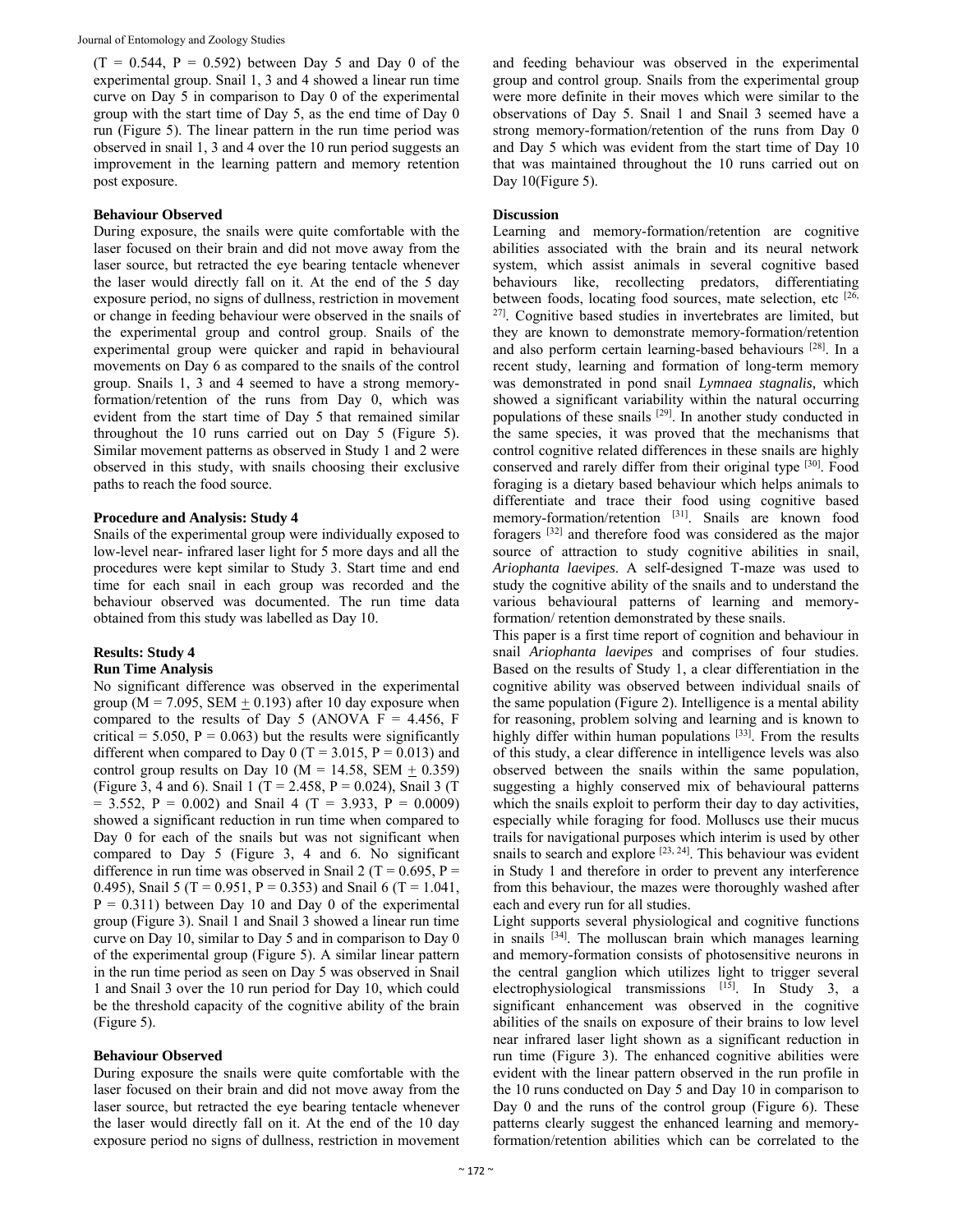affirmative effects of exposure to low level near-infrared laser.

Low level near infrared laser transcranial therapy in known to improve cognitive and emotional brain functions in humans [18] and modulates the bioenergetics by absorption of photons by specific molecules in the neurons. Laser exposure at 600 – 1150 nm is shows better tissue penetration because of light scattering at low wavelengths and absorption of higher wavelengths by water present in the tissue [35, 36]. These findings correlate well with the findings of this paper, wherein repeated exposures of low level near-infrared light at  $650 \pm 10$ nm showed a significant improvement in learning and memory- retention/formation of the snails. The movement patterns recorded during the runs were exclusive to individual snails in the experimental group. Based on the similarity in movement patterns observed between runs, it can be confirmed that snails have utilize their cognitive capacity of their brain to memorize and learn. Patterns once memorized by the brain are stored as memory and is exploited by the snail while carrying out its next move, in this case the run. This behaviour was more linear in the experimental group as compared to the erratic readings observed in the control group (Figure 5) suggesting the enhanced effect due to low level near-infrared laser exposure resulting in an improved response.

The improvements in cognitive abilities post exposure to low level near-infrared lasers are solely related to mitochondrial respiration which has been used as a therapeutic target for neuroprotection and cognitive enhancement in humans [17]. In the present study, exposure of low level near-infrared laser at  $650 + 10$  nm could have enhanced the mitochondrial respiratory functioning in the brain of the snails, resulting in enhanced cognitive abilities observed as improved memoryformation/retention and learning. Further exposure for a period of 10 days did not show a major change in the cognitive abilities of the snails which suggests the limitations of the brain as well as the exposure. Based on the observations in Study 4, it is clear that the brain in snails encompass a limited cognitive capacity (Figure 3) which can be correlated to the limited neuronal connection in the brain or limitations in the excitation of the photo neurons. Over exposure of low level near infrared laser can result in inhibition of cell growth and irreversible changes in the tissue and therefore the dose selection should be done very carefully [37].

In the wild, snails avoid direct exposure to sunlight by moving into shady places and can therefore regulate the excitations of the photosensitive neurons that regulate the cognitive capacity of the brain. Based on the results of this study, light certainly plays an important role in managing cognition and behaviour of snails especially at wavelengths in the near-infrared zone. This study is a first time report of cognitive abilities in snail, *Ariophanta laevipes* and the differences in cognitive abilities between individuals of the same species. It also demonstrates the importance of nearinfrared light exposure on the cognitive abilities of these snails. Sunlight exists as a mixture of wavelengths but through a sorting and filtering mechanism gets fragmented and absorbed within tissues providing support to various cellular processes in the brain Understanding these photobased mechanisms would definitely open up a new area of research in the field of invertebrate cognition. In view of the importance of light in the life of animals, low level nearinfrared laser based enhanced animal cognition techniques can be recommended as a therapy in veterinary science.

#### **Ethics statement**

Ethical approval is not required for research work with *Ariophanta laevipes*; however every effort was made to restore suffering of animals, ensuring adequate food, clean oxygenated water and sufficient ventilation. The stress treatments used in the study have no long-term effects on the animals beyond the brief exposure periods and therefore the animals were released back into the wild post experiments. No specific permits were required for the described field collections. The Sanjay Gandhi National Park collection site is accessed via a public highway and is not situated on private or protected land. The collection of *A. laevipes* for this study did not involve endangered or protected species.



**Fig 1:** Self-designed T-Maze sketch.



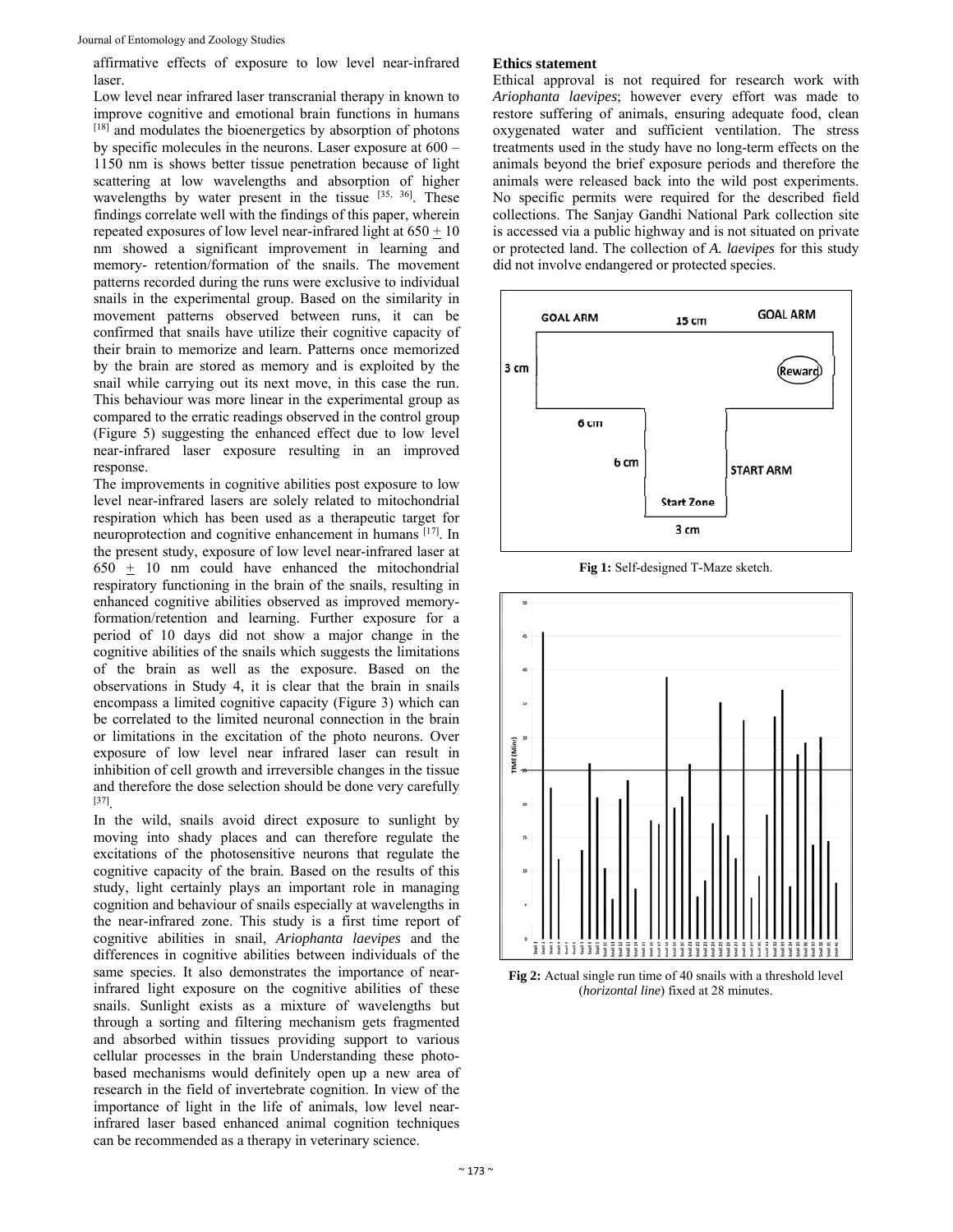

**Fig 3:** Run time of the experimental group recorded on Day 0, Day 5 and Day 10 where the run time of snails 1, 3, and 5 on Day 5 and Day 10 were significantly reduced in comparison to the run time on Day  $0$  ( $p$ <0.05) suggesting the enhanced cognitive effects of low level near–infrared laser exposure on snails. *Asterisk* indicates a significant difference with a value *p*<0.05.







**Fig 5:** Run time for 10 runs conducted for snails 2, 3 and 4 on Day 0, Day 5 and Day 10 where a significant linear pattern in the run time was observed between Day 0 and Day 5 and 10 (*p*<0.05) suggesting enhanced cognitive abilities in memory-formation and retention due to exposure of low level near-infrared laser exposure on snails.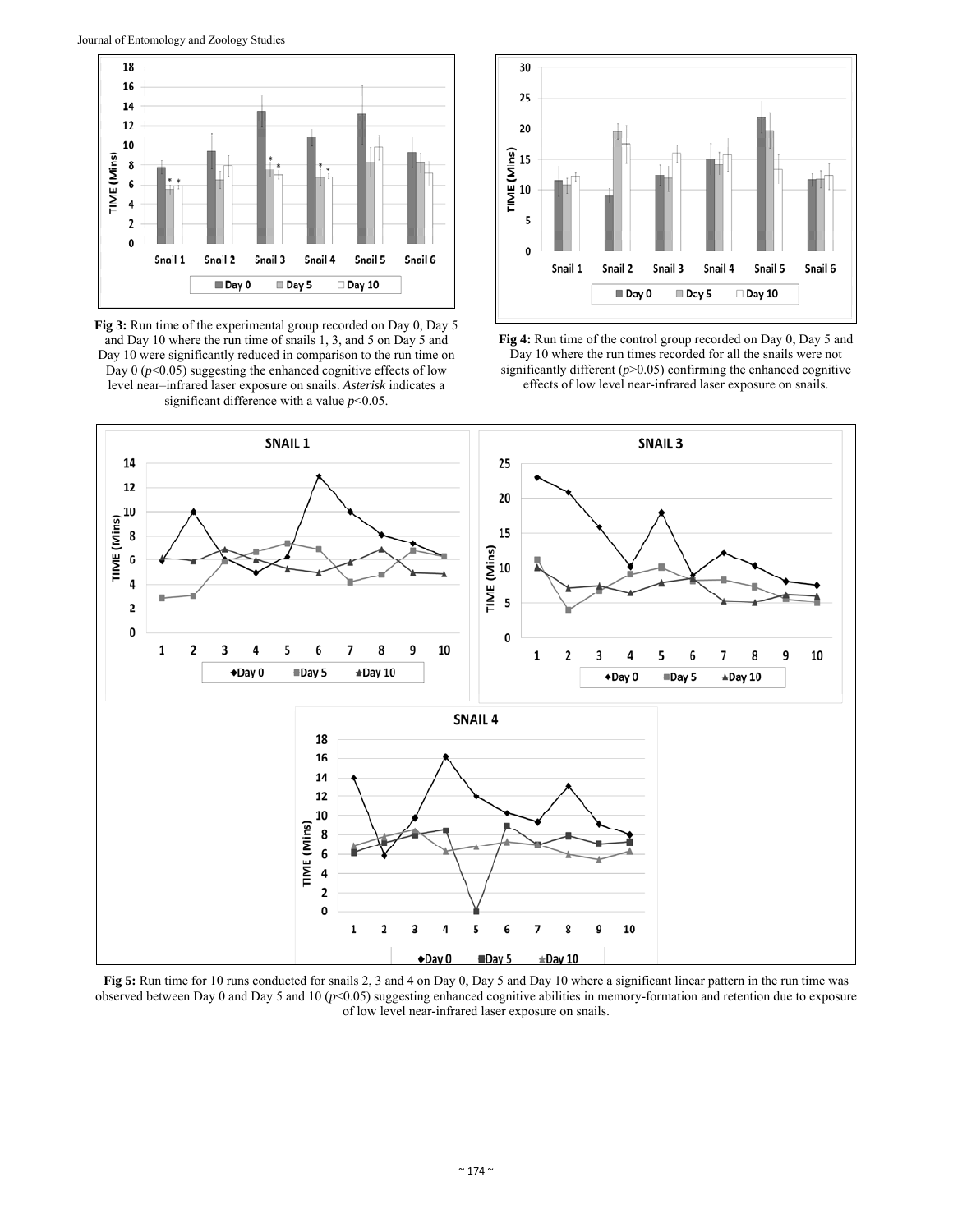

**Fig 6:** Average run time comparison of control and experimental groups for Day 0, Day 5 and Day 10 where the average run time of snails on Day 5 and Day 10 were significantly reduced as compared to run times recorded on Day 0 (*p<*0.05) confirming the enhanced cognitive abilities in the snails exposed to low level near-infrared laser and a threshold effect observed with higher exposure on comparison of run times between Day 5 and Day 10 (*p*>0.05). *Asterisk* indicates a significant difference with a value *p<*0.05.

#### **References**

- 1. Desmet KD, Paz DA, Corry JJ, Eells JT, Wong-Riley MT, Henry MM et al. Clinical and experimental applications of NIR-LED photobiomodulation. Photomedicine and Laser Surgery. 2006; 24(2):121-128.
- 2. Cotler HB. A NASA discovery has current applications in orthopaedics. Current Orthopaedic Practice 2015; 26(1):72-74. doi: 10.1097/BCO.0000000000000196.
- 3. Huang Y. Biphasic Dose Response in Low Level Light Therapy. Dose Response. 2009; 7(4):358-383. doi: 10.2203/dose-response.09-027.Hamblin.
- 4. Moro C, El Massri N, Torres N, Ratel D, De Jaeger X, Chabrol C et al. Photobiomodulation inside the brain: a novel method of applying near-infrared light intracranially and its impact on dopaminergic cell survival in MPTP-treated mice - Laboratory investigation. Journal of Neurosurgery. 2014; 120(3):670-683.
- 5. Majovski LV, Jacques S. Cognitive information processing and learning mechanisms of the brain. Neurosurgery. 1982; 10(5):663-77.
- 6. Elliott CJ, Susswein AJ. Comparative neuroethology of feeding control in molluscs. Journal of Experimental Biology. 2002; 205(Pt 7):877-96.
- 7. Crook RJ, Walters ET. Nociceptive behavior and physiology of molluscs: animal welfare implications. Institute for Laboratory Animal Research Journal. 2011; 52(2):185-95.
- 8. Grone BP, Baraban SC. Animal models in epilepsy research: legacies and new directions. Nature Neuroscience. 2015; 18:339-343.

doi:http://dx.doi.org/10.1101/013136.

- 9. Pereira C. Effect of hypothermia on cognitive capabilities in snail (*Achatina fulica*) and their recovery post exposure to the Buddhist meditative chant "Om Mani Padme Hum. Journal of Entomology and Zoology Studies. 2016a; 4(2):01-06.
- 10. Pereira C. Hypothermia induced reversible state of unconsciousness/ insentience in snails (*Achatina fulica*) and the therapeutic effect of a meditative chant on this state. International Journal of Fauna and Biological

Studies. 2016b; 3(1):97-104.

- 11. Pereira C. Enhanced cognitive effects in snails (*Physa acuta)* after exposure to meditational music and low-level near-infrared laser. The Journal of Zoology Studies. 2015a, 2(3):14-21.
- 12. Pereira C. Music enhances cognitive-related behaviour in snails (*Achatina fulica*). Journal of Entomology and Zoology Studies. 2015b, 3(5):379-386.
- 13. Pereira C. Effect of tuning fork generated frequencies on cognition in snails (*Achatina fulica*). Journal of Entomology and Zoology Studies 2016c, 4(5):1096-1101.
- 14. Gotow T, Nishi T. A New Photosensory Function for Simple Photoreceptors, the Intrinsically Photoresponsive Neurons of the Sea Slug *Onchidium.* Frontiers in Cellular Neuroscience. 2009; 3:18. doi: 10.3389/neuro.03.018.2009.
- 15. Kartelija G, Nedeljkovic M, Radenovic L. Photosensitive neurons in Mollusks. Archives of Biological Sciences Belgrade. 2005; 57(4):247-258.
- 16. Wong-Riley MT, Liang HL, Eells JT, Chance B, Henry MM, Buchmann E, Kane M, Whelan HT. Photobiomodulation directly benefits primary neurons functionally inactivated by toxins: role of cytochrome c oxidase. Journal of Biological Chemistry. 2005; 280(6):4761-4771.
- 17. Gonzalez-Lima F, Barksdale BR, Rojas JC. Mitochondrial respiration as a target for neuroprotection and cognitive Enhancement. Biochemical Pharmacology 2014; 88:584-593.

http://dx.doi.org/10.1016/j.bcp.2013.11.010.

- 18. Gonzalez-Lima F, Barrett DW. Augmentation of cognitive brain functions with transcranial lasers. Frontiers in System Neuroscience. 2014; 8:36. doi: 10.3389/fnsys.2014.00036.
- 19. Khuman J, Zhang J, Park J, Carroll JD, Donahue C, Whalen MJ. Low-Level Laser Light Therapy Improves Cognitive Deficits and Inhibits Microglial Activation after Controlled Cortical Impact in Mice. Journal of Neurotrauma. 2012; 29(2):408-417. doi: 10.1089/neu.2010.1745.
- 20. Naeser MA, Saltmarche A, Krengel MH, Hamblin MR, Knight JA. Improved Cognitive Function After Transcranial, Light-Emitting Diode Treatments in Chronic, Traumatic Brain Injury: Two Case Reports. Photo medicine and Laser Surgery. 2011; 29(5):351-358. doi: 10.1089/pho.2010.2814.
- 21. Levin ED. Learning about cognition risk with the radialarm maze in the developmental neurotoxicology battery. Neurotoxociology and Teratology. 2015; 52:88-92.
- 22. Sherman BL, Gruen ME, Meeker RB, Milgram B, DiRivera C, Thomson A et al. The use of a T-maze to measure cognitive-motor function in cats (*Felis catus*). Journal of Veterinary Behaviour. 2013; 8(1):32-39. doi: 10.1016/j.jveb.2012.03.001.
- 23. Ng TPT, Saltin SH, Davies MS, Johannesson K, Stafford R, Williams GA. Snails and their trails: the multiple functions of trail-following in gastropods. Biological Reviews 2013; 88:683-700. 683. doi: 10.1111/brv.12023.
- 24. Patel K, Shaheen N, Witherspoon J, Robinson N, Harrington MA. Mucus trail tracking in a predatory snail: olfactory processing retooled to serve a novel sensory modality. Brain Behaviour 2014; 4(1):83-94. doi: 10.1002/brb3.198.
- 25. Deacon RM, Rawlins JN. T-maze alternation in the rodent. Nature Protocols. 2006; 1(1):7-12.